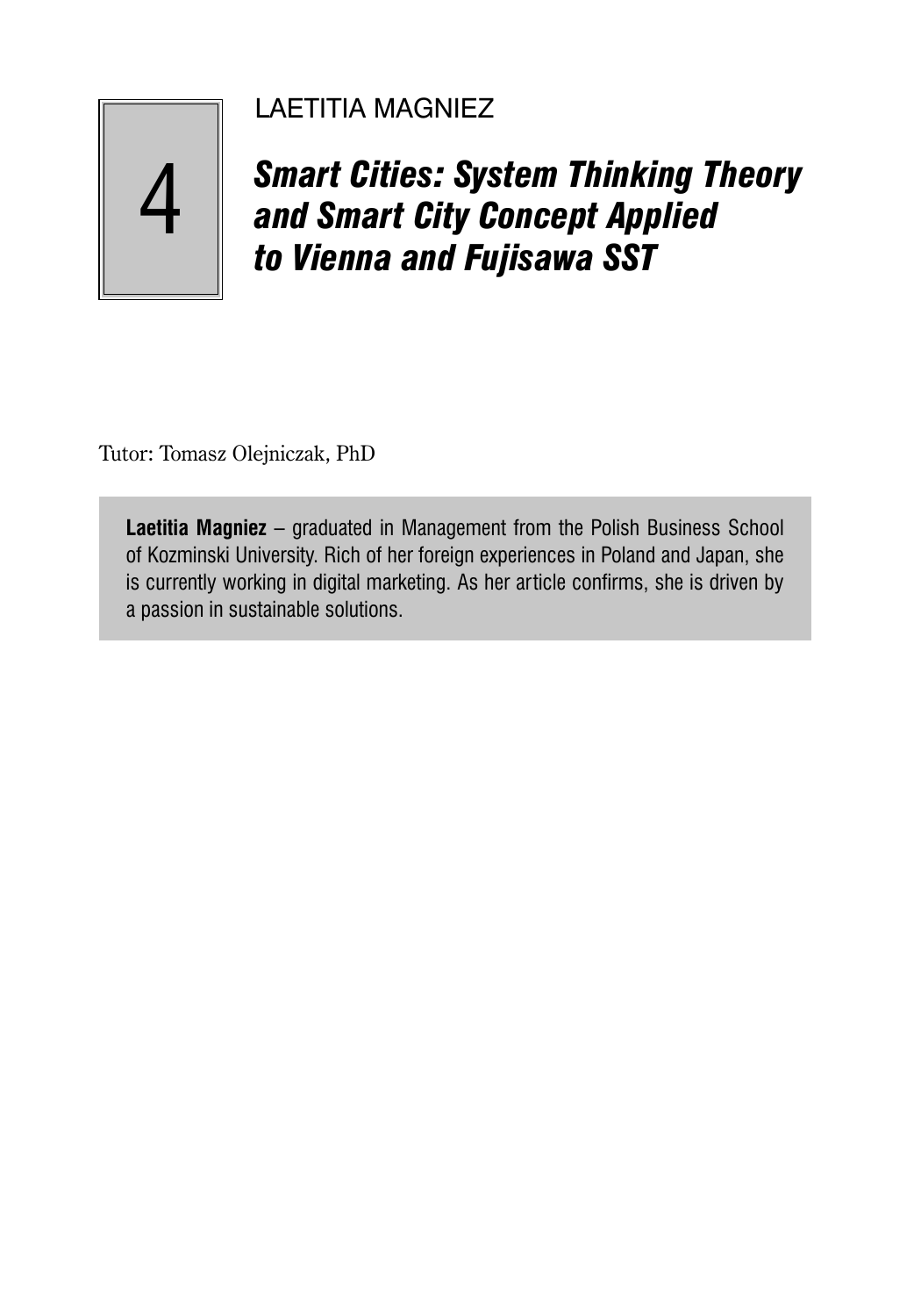## 1. Introduction

Our world is facing important issues: rising number of natural disasters, global warming and climate change, migration and most importantly, urbanization.

In 2008, the equilibrium between rural and urban population switched. We have now far more people living in cities. Within a decade, the number of megalopolis will have extend to 2 to 35 (*Le dessous des cartes*, 2012). All those facts are components of a bigger system, a bigger picture and a bigger status of problems.

One of solutions to these issues is the Smart City initiative. A Smart City is trying to solve multidimensional issues in the mobility field the energy field, the security field and the social community and wellness field.

Because people are moving easily from a city to another, from a country to another or from a continent to another, the migratory flux is increasing. Welcoming and accommodating all these people in cities is a challenge. Furthermore, once they are in the city, they need to circulate, which implies the need of a developed infrastructure network. They need to live there, they will consume energy, fossil or green according to the city's policies. They will also need to feel well, to integrate and to become part of the community. The geographical and decisional centers of all those requirements are the cities. As economical and political centers, they are key to our future. It is then not a surprise to see smart cities flourishing around the world to help or create better cities. Different models are doable depending on multiple factors and conditions.

In this research, we will focus on how Smart Cities work and see if we can establish a pattern behind their organization. The research will therefore attempt to answer the following question: How can system theory be applied to analysis and comparison of the recent phenomena Smart Cities? In order to do so, we will focus on two types of smart cities that we will analyze using comparative case methodology:

– The ones built from the scratch, from an empty land

– The ones built with layouts added to an already existing city

We will analyze their main dimensions and focuses, their model of management and of financing and their current plans for the future.

## 2. Literature review

Systems have theoretical framework. The System thinking Theory helps understanding the complexity of systems and their retrospectivity taking in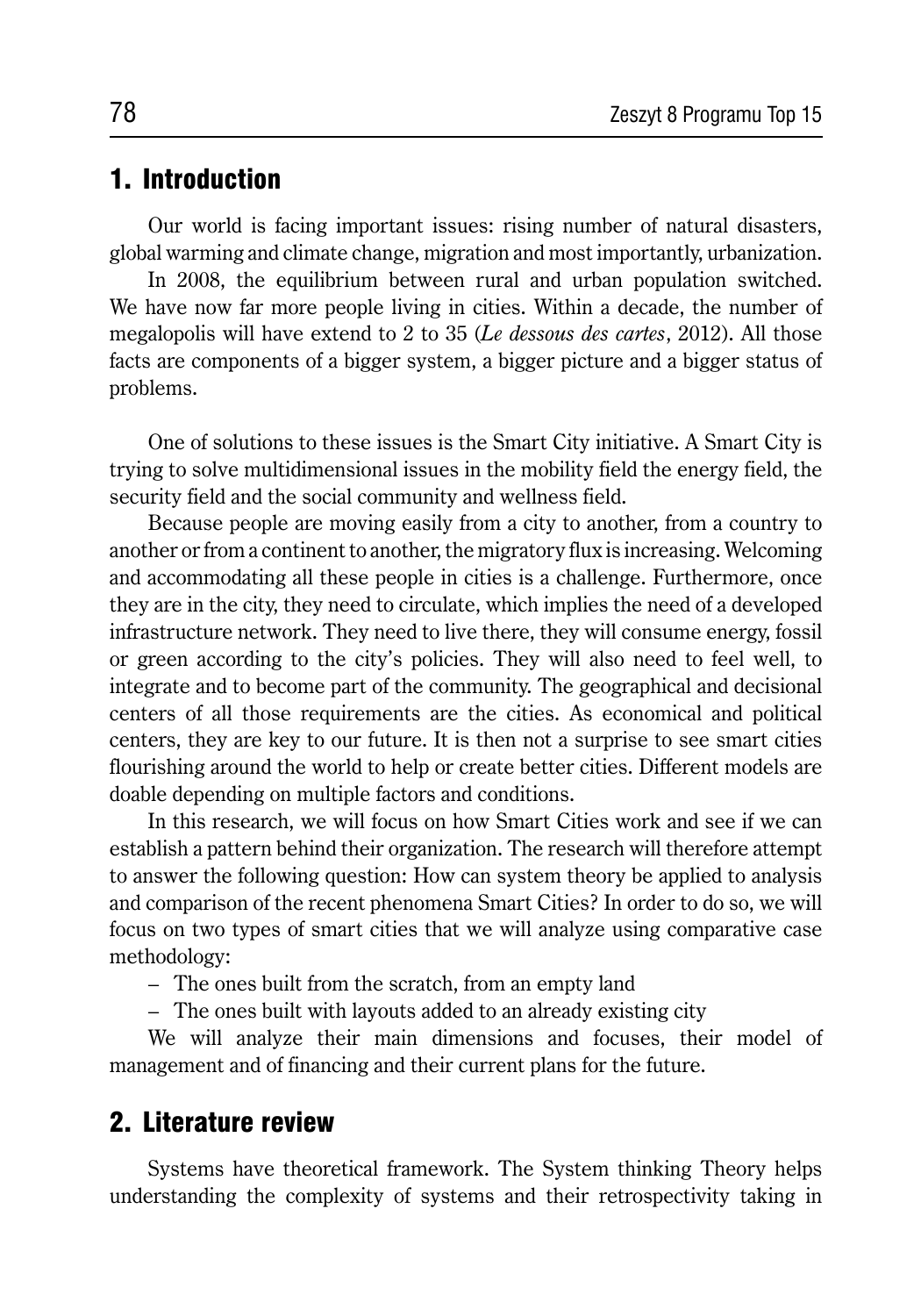consideration quantitative and qualitative factors (Anderson and Johnson, 1947). It allows the researcher to have a broad picture, being time rational and conscious.

### Definition of a system

A system is made of multiple components interacting, interrelating or interdepending form a whole (Anderson and Johnson, 1947; Jackson, 2003; Williams and Hummelbrunner, 2010; Kozminski, 1979; Ramage and Shipp; 2009). Jackson (2003) identified systems such as physical, biological, designed, abstract, social and human activities. Systems are multiple, interacting or interdependent and are usually embedded in bigger systems so called networks (Anderson and Johnson, 1947). Boundaries of systems needs to be defined prior any study related by deciding constraints (Williams and Hummelbrunner, 2010).

According to Williams and Hummelbrunner (2010), systems have the following characteristics:

- They only function as a whole: if one element is removed, the system stops working.
- A specific arrangement is required for the system to carry out its purpose.
- Systems have specific purposes within larger systems
- Systems maintain their stability through fluctuations and adjustments.
- Systems have feedback.

In case of complex systems, the literature describes additional characteristics:

- self-stabilizing: thanks to numerous components, the stability is easier to reach but complexes the evolution.
- purposeful: Goal achievement is reinforced by certain flows of actions between components that are required to perform together.
- Feedback (like regular systems): usage to modify their behavior
- Influences their environment: usage of their environment to increase the chances of goal achievement.
- Replication, maintenance, repair and self-reorganization.

Additionally, Ludwig von Bertalanffy applied thermodynamics concepts to describe a distinction within systems: openness and closeness. "An open system has a clear boundary, and thus a distinction between the inside of the system and the outside (its environment), but it is possible for both matter and energy to cross the boundary; by contrast, in a closed system it is only possible for energy to cross the boundary" (Bertalanffy, 1950), see Figure 1.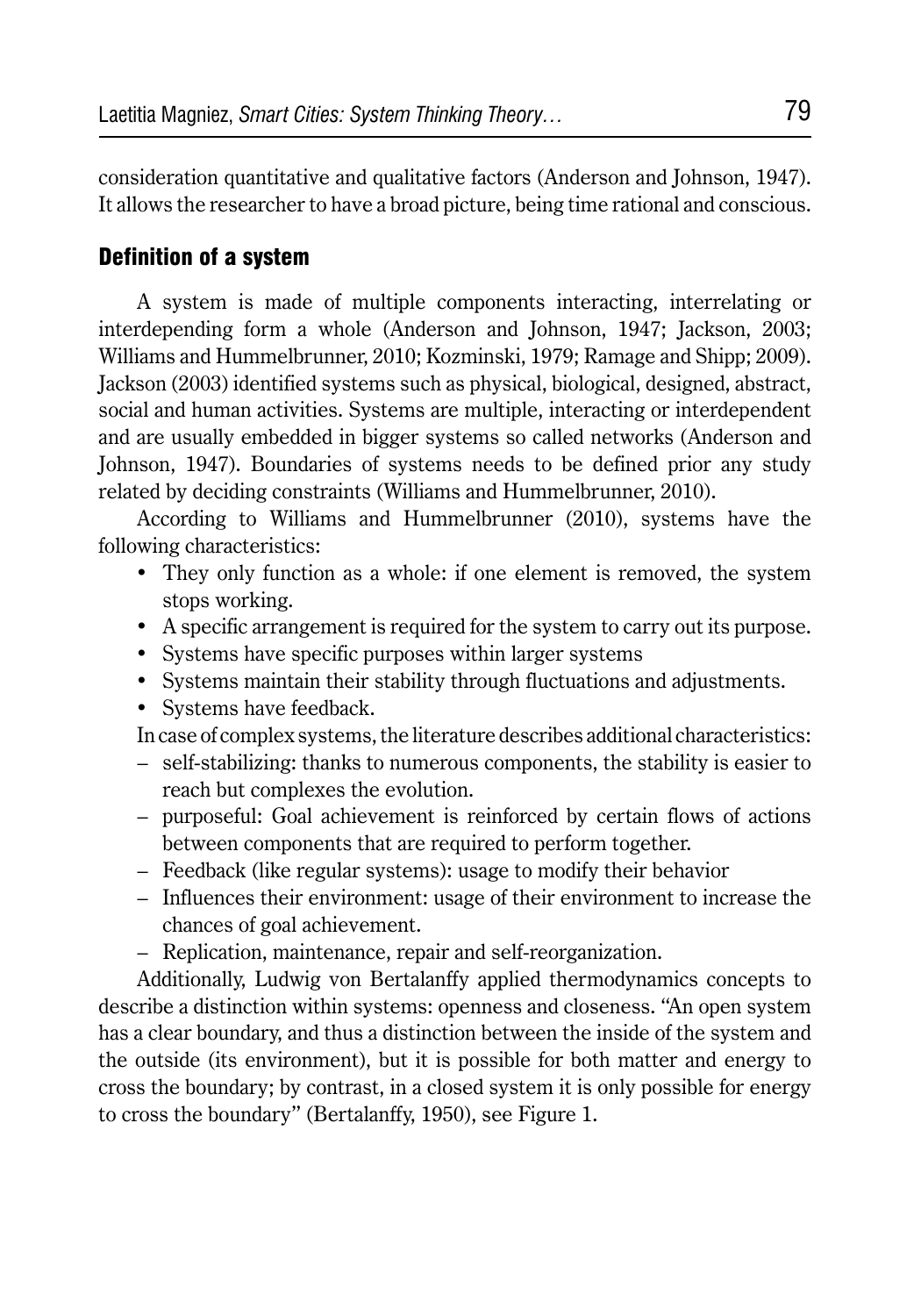

Figure 1. Open system vs. Closed System based on Bertalanffy's description

Source: own elaboration.

To determine the essence of Smart Cities, we will focus here on their context and their definitions in the contemporary literature.

The International Panel on Climate Change stated in its Fifth Assessment Report (later on referred as AR5, 2014) that the deterioration of our climate stability was caused by human influences and mostly driven by our development. The OECD experts came with findings that the city-scale vulnerability is subjective to location, economy, and size. They emphasized the need of early actions (such as system planning) against awareness raising.

Cities are more subjective to suffer from climate change due to their interconnectedness between inhabitants, the immediate hinterland and the macro economic and social environment (Weitzman, 2009, IBM 2010).

A global solution to face Climate Change is the development of Smart Cities – a model of urbanization based on "the utilization of human, collective, and technological capital for the development of urban agglomerations" (Angelidou, 2014, p. S3). The concept of intelligent city has been developed since many decades (Ford, 1913; Schultz and McShane, 1978; Fairfield, 1994). It usually includes strategic planning to fulfill a vision for a long-term aspiration (Russell, 2015).

Ben Letaifa (2015) indicates the most common indicators to build a Smart City: smart people, smart governance, smart mobility, smart environment, and smart living and smart economy (Giffinger et al., 2007). They are also referred as Smart Urbanism by Russels (2015) and by the European Commission (2012). Additional ones can be found in the literature such as national. local, hard/soft infrastructure, economic. geography based (Angelidou, 2015). A distinctive characteristics made is between cities created from the scratch and the ones adding a layer of Smart City (Shelton, Zook and Wiig, 2014).

• Smart people – This indicator is linked with the social capital and equality in the society based on education, gender parity, social diversity, tolerance, creativity and engagement.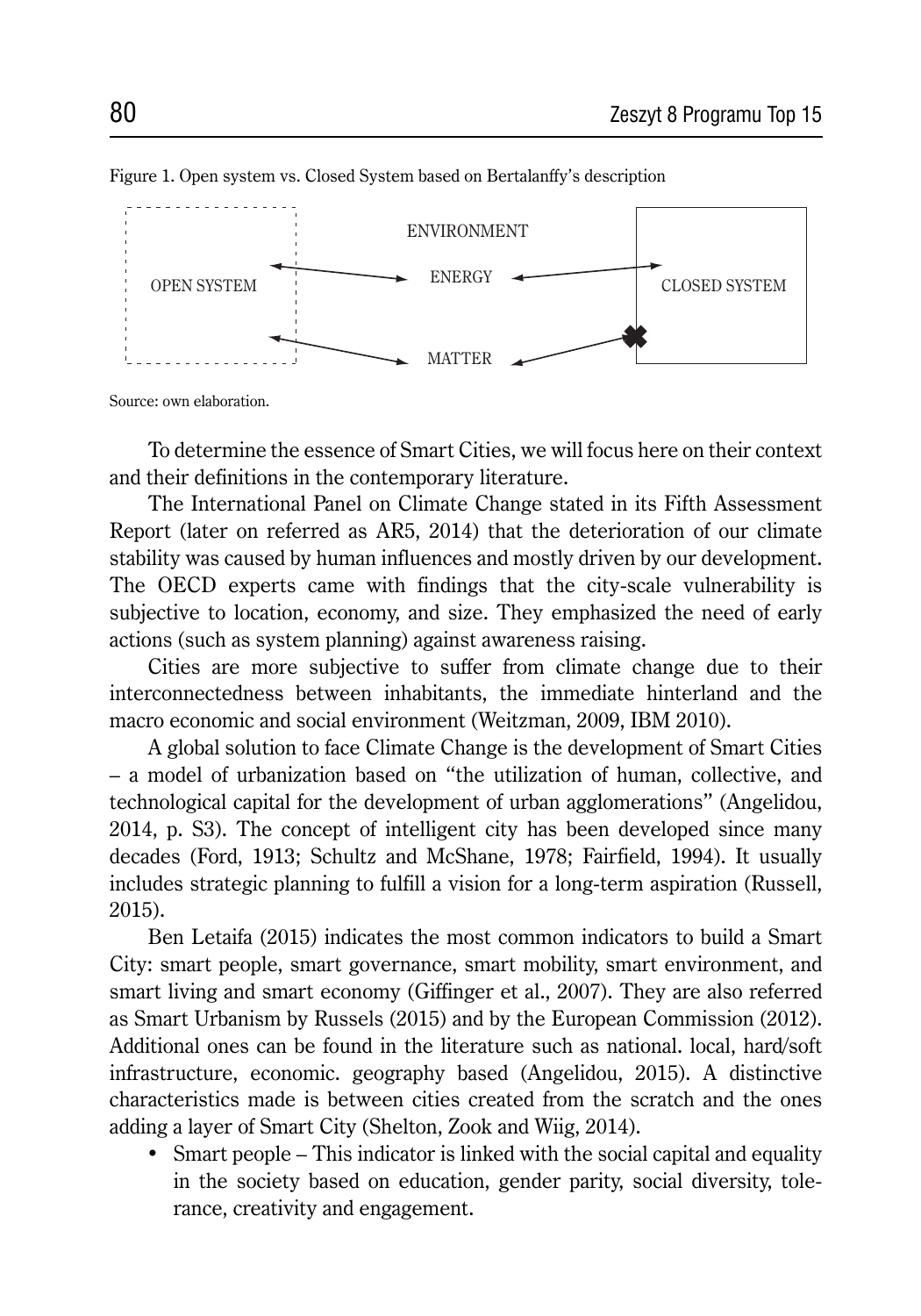- Smart governance This indicator is linked with services offered by the government such as e-services. It also includes transparency in strategy, decision-making process and actions from the government.
- Smart mobility Smart mobility is linked with urban planning and consequently with modes of transportation (public, shared or private, electric or motorized).
- Smart environment This dimension is linked with energy creation, management and consumption as well with green house gases emissions and enhancement and preservation of natural environment in cities.
- Smart living Smart living concerns the quality of life of residents and visitors in terms of services, social cohesion and safety. Smart living includes cultural facilities, e-health, social services, and public safety tools, such as surveillance systems and inter-emergency service networks (Toppeta, 2010).

Angelidou (2015) acknowledge criticisms about management of Smart City: "complex ecosystems of people, institutions and stakeholders are significantly harder to organize and discipline (Bélissent, 2010; Ratti and Townsend, 2011) and special attention should be given to issues of accessibility for all, avoiding digital disparities and spatial polarization" (Angelidou, 2015, p. 103). Shelton, Zook and Wiig (2014) raised concerns on the possible technocratic governance and the potential for mass surveillance (also mentioned by Hollands, 2008; Sennett, 2012; Greenfield, 2013; Halpern et al., 2013; Kitchin 2014; Vanolo 2014; Luque-Ayala and Marvin, 2015). Harisson and Townsdend (2013) emphasized the idea that "looking smart, even more than being smart, was the real force driving mayors into the arms of engineers" (p. 68).

The amount of characteristics, elements and stakeholders involved in the development of Smart Cities make the organization system hard to clarify. A multiplication of models can be found in the literature, and it seems difficult to identify a pattern. Answers to conceptual questions remain vague. There is a need to identify a theoretical grounding fitting the definition of a system: multiple components (tangible or intangible) interacting, interrelating or interdepending form a whole, with constraints, boundaries and exchange (full or limited) with the environment (Anderson and Johnson, 1947; Williams and Hummelbrunner, 2010; Kozminski, 1979; Ramage and Shipp, 2009).

## 3. Methodology

From the research in the literature review, we identified the gap present on Smart Cities. For this reason, we would like to discuss two Smart Cities to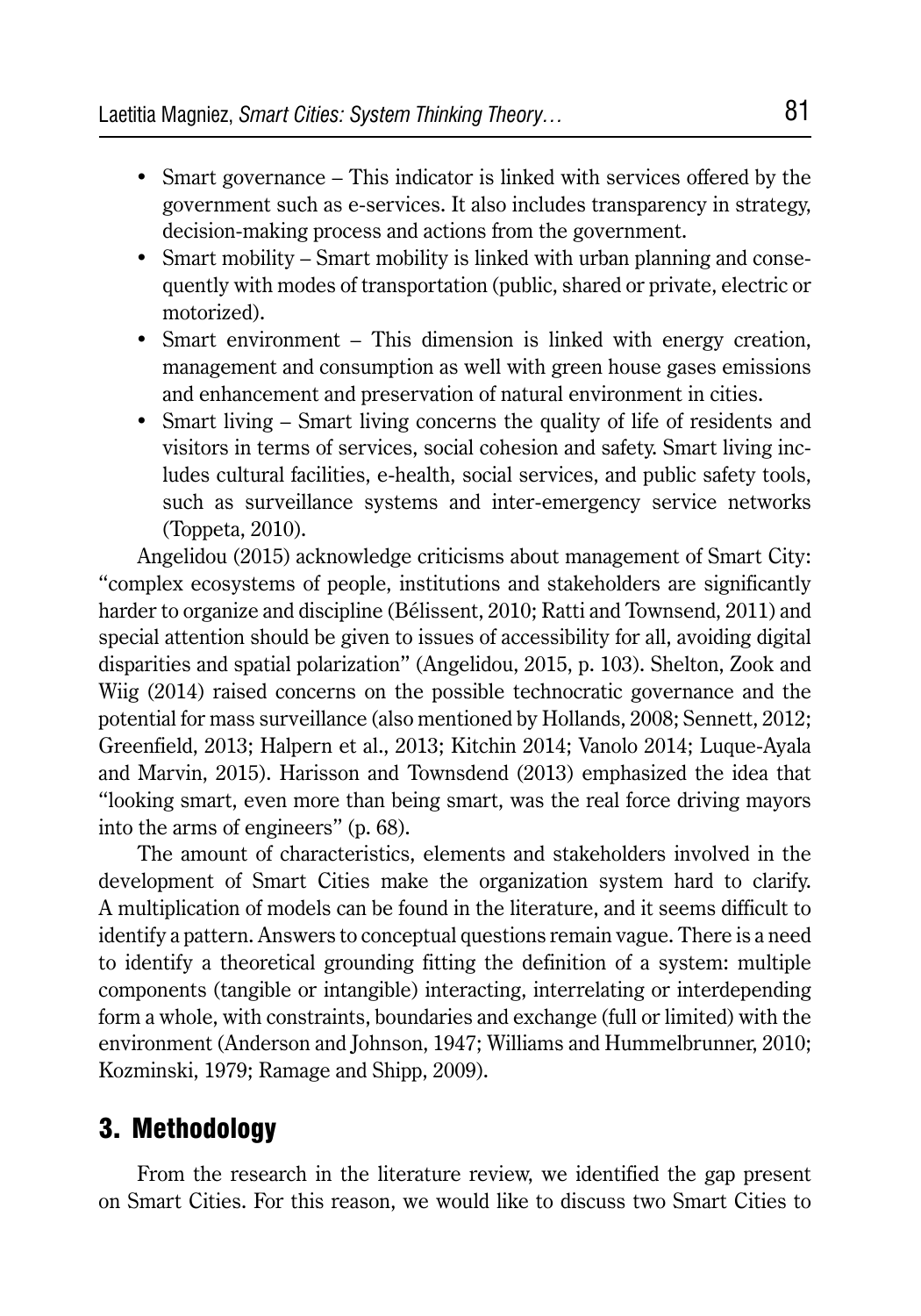determine if they match the same theoretical framework and in which proportions. Consequently, the research question of this study is:

How can system theory be applied to analysis and comparison of the recent phenomena Smart Cities?

The chosen methodology here is the case study. It is a traditional research tool used by scientist such as Yin (2003) and Woodside (2010) in many fields. Its purpose is to help understanding current circumstances and phenomenon. It is adequate to test proposition.

According to Yin (2003), a case study is "an empirical inquiry that investigates a contemporary phenomenon in depth and within its real-life context, especially when the boundaries between phenomenon and context are not clearly evident". In other words, a case study concerns a real phenomenon that can be studied in depth. He also identified a "logic of design": the scope of a case study and its inquiry.

Case study methodology suffers however numerous criticisms. The most global one concerns the lack of rigor used in case study methodology: it is difficult for a researcher to stay in the systematic procedures and to keep resources and findings unbiased. The second critic discuss the utilization of the case study methodology, for instance as focused teaching tool or as objective research method. An important critic is about the establishment of generalizations from cases, especially over time. Kennedy (1976) and Yin (2003) answered here that "case studies, like experiments, are generalizable to theoretical propositions and not to population or universes" and that they should be conducted on sufficient period of time.

The case study methodology presents advantages such as its flexibility in terms of number of cases included, the type of data (quantitative and/or qualitative).

This methodology can be used in four cases according to Yin (2003):

- explanation of real-life phenomenon difficult to explain by surveys or experiments.
- description of an intervention of its context.
- illustration of certain topics within an evaluation, joining the descriptive application.
- enlightenment of unclear outcomes of interventions in context.

The multiple case study (used here as a comparative study) brings more evidence as it combines more info and build robustness (Herriott and Firestone, 1983). Each case will bring something to the study, but they have to use the same patterns. In this study, we collected evidence from the field, from interviewees and their offices as well as from various documents they provided and from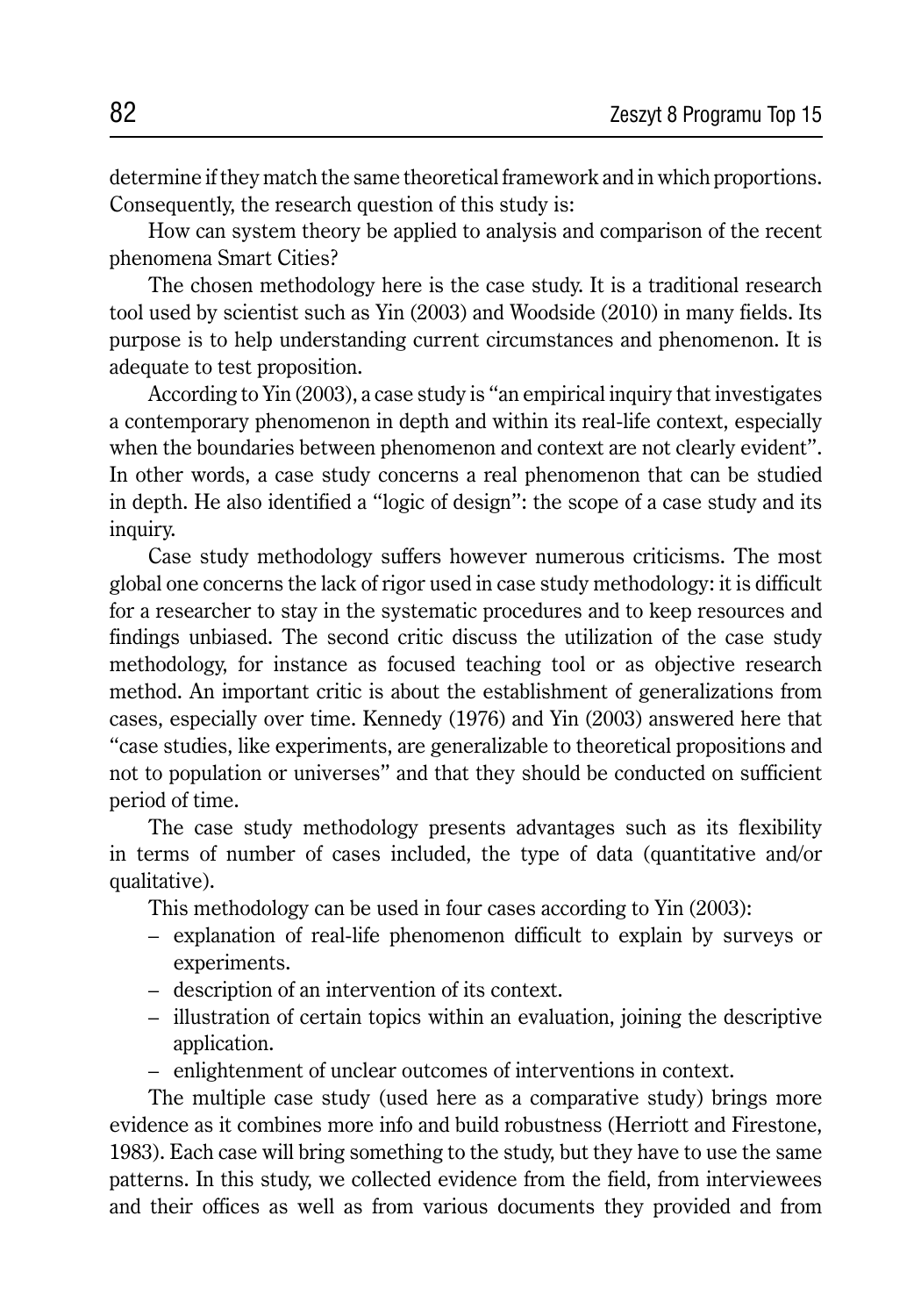Internet for two cases Smart Cities Fujisawa Sustainable Smart Town and Vienna (with two bodies: the Smart City Wien Agency and the ASCR).

During the study, the data was collected in the following manner (see Table 1).

| <b>Research</b>                         | <b>Fujisawa SST</b>                                 | <b>Vienna</b>                              |
|-----------------------------------------|-----------------------------------------------------|--------------------------------------------|
| Field study                             | $Yes - June 2015$                                   | $Yes - January 2016$                       |
| <b>Interviews</b>                       | 1                                                   | 2<br><b>Smart City Wien Agency</b><br>ASCR |
| Languages spoken<br>by the interviewees | Japanese, English                                   | Austrain, German, English                  |
| Data collected                          | Yes<br>Documentation in Japanese,<br>few in English | Yes<br>Full documentation in English       |
| Barriers encountered                    | language                                            | none                                       |

Table 1. Data collection procedure

Source: own elaboration.

Protocols were established for data collections and interviews, with a certain list of topics. They form the structure of the inquiry.

Data analysis was performed in the following way: establishment of a list of key elements and problems encountered during the readings, interviews and observations; broadening of the perspective and grouping elements into bigger categories; structuring.

The study encountered limitations in terms of lack of transparency and complexity of the local authority structure (especially in Vienna) and communication issues/ protectionism behaviors and cultural differences (especially in Fujisawa SST).

## 4. Results

### 4.1. Case 1: Fujisawa Sustainable Smart Town – Japan

The Japanese economy, population and overall situation suffered tremendously from climate changes impact. Consequently, the country had to think fast and hard to establish possible solutions in order to adapt. With global resources depletion and overpopulation in the megalopolis Tokyo, the state needed a strong governance and the development of more resistant infrastructures as well as a switch from precarious fossil energies.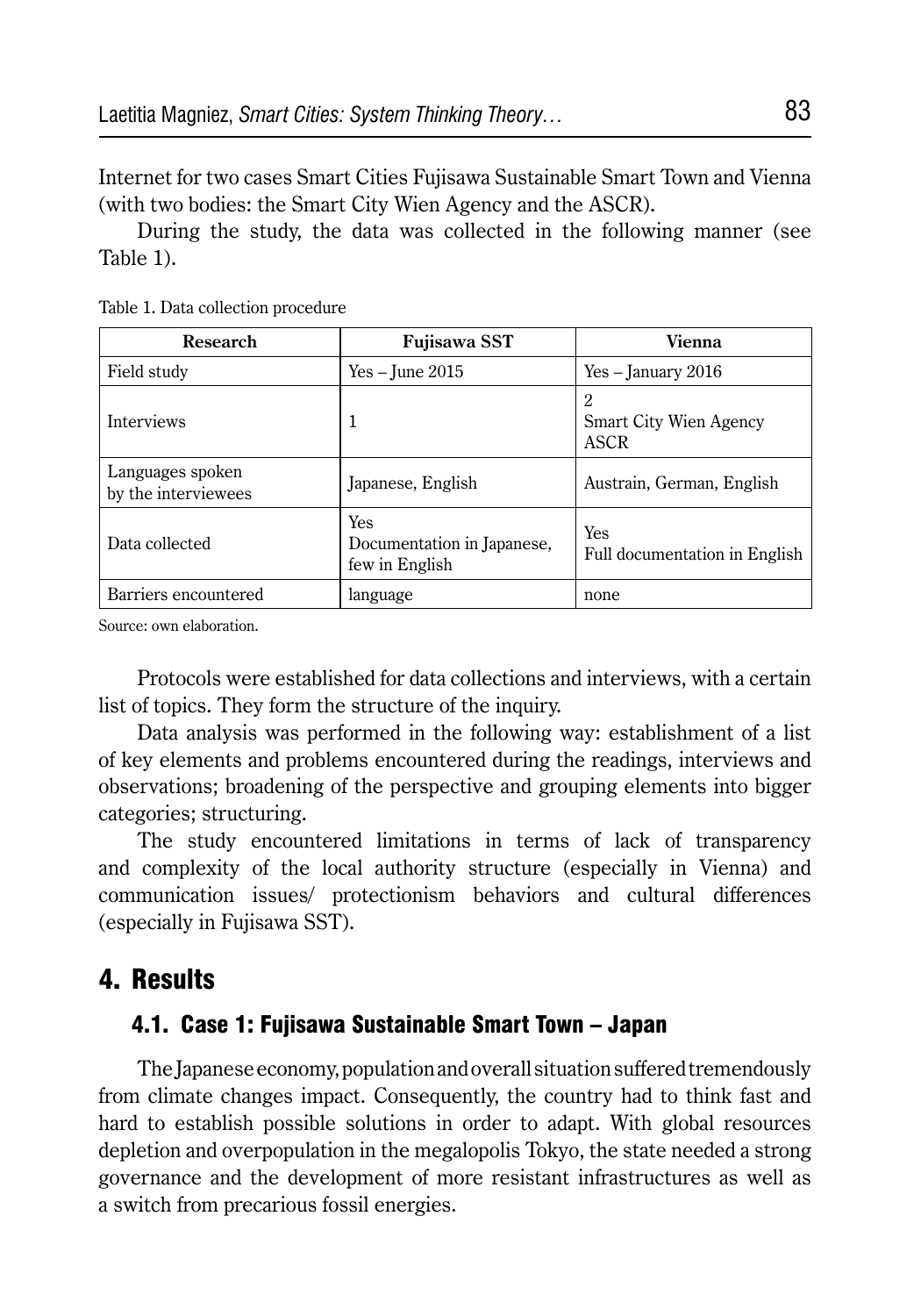Before the Fukushima incident, Japan was almost fully relying on fossil resources: 13% on nuclear power, 22% on coal, 18% on natural gas and 42% on oil. Hydrogen was only 3% and renewable energy for  $1\%$ <sup>1</sup>. Different actors had strong interests (financial and notorious) in the establishment of Smart City Initiatives in Japan, including various central agencies, governmental bodies and multinational enterprises. As Smart Cities were developing over the country, Panasonic Corporation launched its own project: Fujisawa SST located in Fujisawa city, Kanagaya Prefecture2.

Fujisawa SST intended to build 1000 households with a timeline of 100 years. The quality of life will be there achieved by a focus on 5 dimensions: advanced technology-based infrastructure, community design, energy management and renewable energy, actual lifestyle-based on innovative systems and security. The full completion of the project should be done a decade after its start – 2018. The motto of this vast action is "Bringing Energy to Life<sup>3</sup>". Targets were established in the three following areas: environment, energy and security; in other words, a reduction of 70% of  $CO<sub>2</sub>$  emissions (compared with 1990 levels), 30% of energy from renewable energy and a security target of 3 Days of Lifeline maintenance to face natural disaster.

#### 3 poles energy: energy-saving technologies, energy-creation and energy-storage

To create energy, houses and public spaces are equipped with solar panels that can generate roughly 3 MW from solar modules. Energy-storage is managed by powerful storage batteries on each house. In case of natural disaster, this energy can be used and shared to keep the town powered. Energy saving is possible thanks to a house management system called SMARTHEMS: SMART Home Energy Management System. It allows residents to be advised, control, understand and adapt the energy consumption of their habitation on usage such as lightening, home appliances and air conditioners<sup>4</sup>. Undoubtedly, houses are also equipped with energy-saving technologies. Based on their overall behavior, inhabitants are also receiving guidance on how to enhance eco-friendly consumption and budgetpleasing support.

Fujisawa SST is a virtual gated town: streets are monitored by camera and few concierge making patrols. High level security is a standard that has to be

<sup>1</sup> Energy & Capital – American research firm, http://www.energyandcapital.com/articles/panasonics-japanese-smart-town/3485 (25.01.2016).

<sup>2</sup> http://fujisawasst.com (05.02.2016).

<sup>3</sup> http://news.panasonic.com/global/topics/2012/13633.html (5.02.2016).

<sup>4</sup> http://panasonic.net/es/solution-works/HouseEnergy/ (5.02.2016)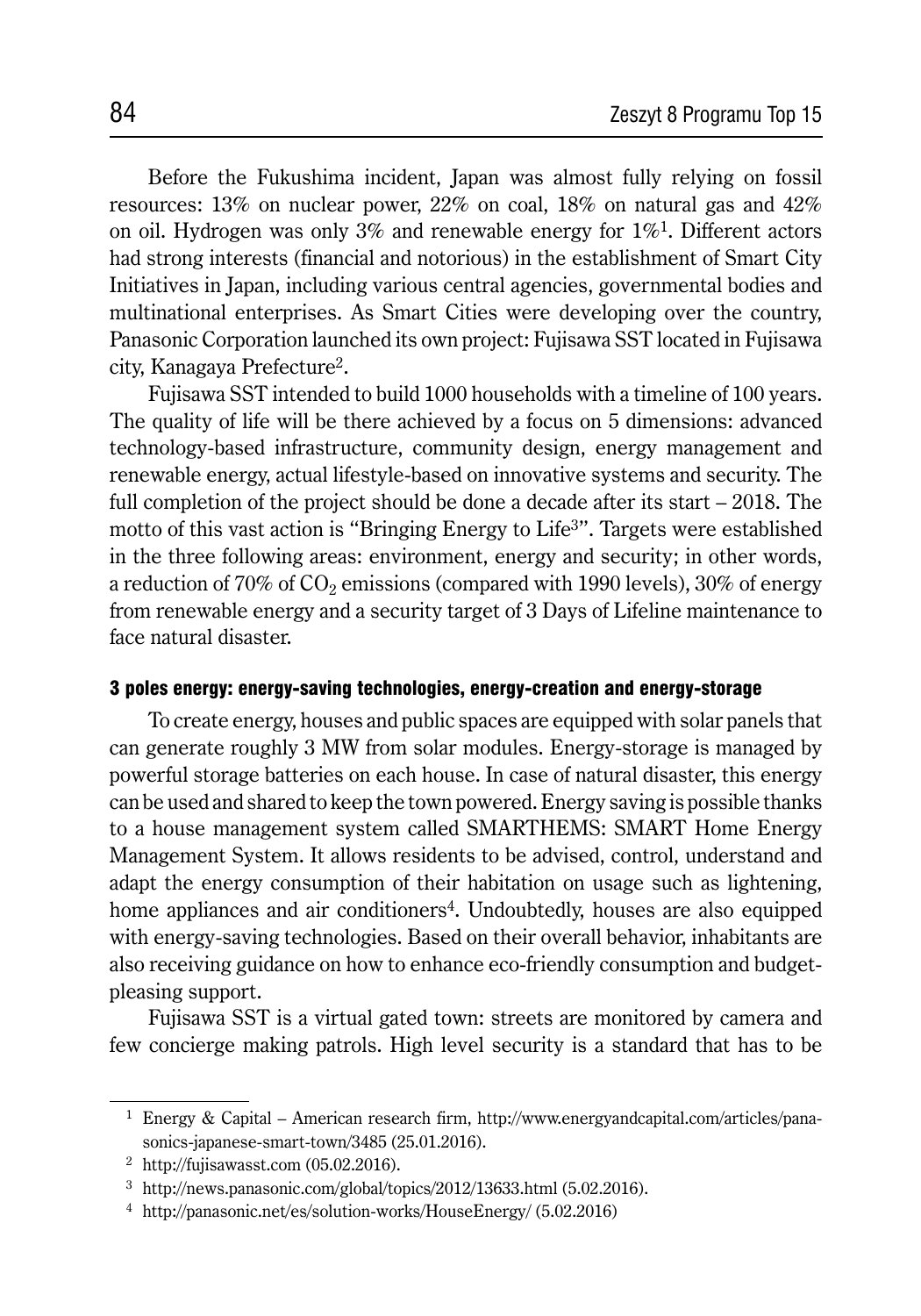reached as, in Japan, respect and safety are part of the communities and of the protectionist culture. The "passive design" of the city was made in such way that it optimizes the circulation of natural light and fresh air from winds.

Mobility is enhanced in the city by the provision of electrical cars, electric scooters and electric assisted bicycles that can be booked online via the town's application for residents. Regular vehicles can be inspected in order to optimize their gas consumption and reduce their pollution. Fujisawa SST put a strong emphasis on the construction of community and wellness of inhabitants. The goal is to create a lifestyle adapted to current energy policies and re-establish a strong community with shared knowledge (common places of discussions, cafes and library). By enhancing social interactions and a tight network, a strong sense of community will raise. To guarantee a high level of wellness for residents, the town is equipped with care facilities, assisted residences, clinics, nursery centers and cram schools.

#### Management

The city is managed through a council made of 17 companies<sup>5</sup>. Those actors are from the public and the private sector. Panasonic Corporation, being leader of the joint project, is using the city as a showcase of its newly developed products. The Fujisawa SST Management Company (founded in 2013 – capital of  $260$  million yen<sup>6</sup>) is in charge of the operational activities within the development of the Smart City. The board of directors is composed of representatives of the major actors of the project. The Fujisawa SST Council is responsible for in-house and external management and partnerships in terms of city energy, ICT, housing and real estate, business relations, care of inhabitants (services, entertainment, wellbeing).

### **Finances**

There is a lack of available information about Fujisawa SST financials. Due to protectionist measures, the only information revealed by Panasonic is the overall

<sup>5</sup> Mitsui Fudosan Co.,Ltd., Mitsui Fudosan Residential Co.,Ltd., Culture Convenience Club/ SO-TWO.INC, Dentsu Inc., Tokyo Gas Co.,Ltd, PanaHome Corporation, Sumitomo Mitsui Trust Bank, Limited, Telegraph and Telephone East Corp., Mitsui & Co.,Ltd, Ain Pharmaciez Inc., Accenture Japan Ltd, Yamato Transport Co.,Ltd., Gakken Holdings Co.,Ltd., Sunautas Co.,Ltd., Sohgo Security Services Co., Ltd., NihonSekkei, Inc., Keio Research Institute at SFC, Tokyo Electric Power Company, Incorporated (TEPCO), Fujisawa SST Management Company, Fujisawa City.

<sup>6</sup> As of May 2013, from Panasonic Corporation manifest.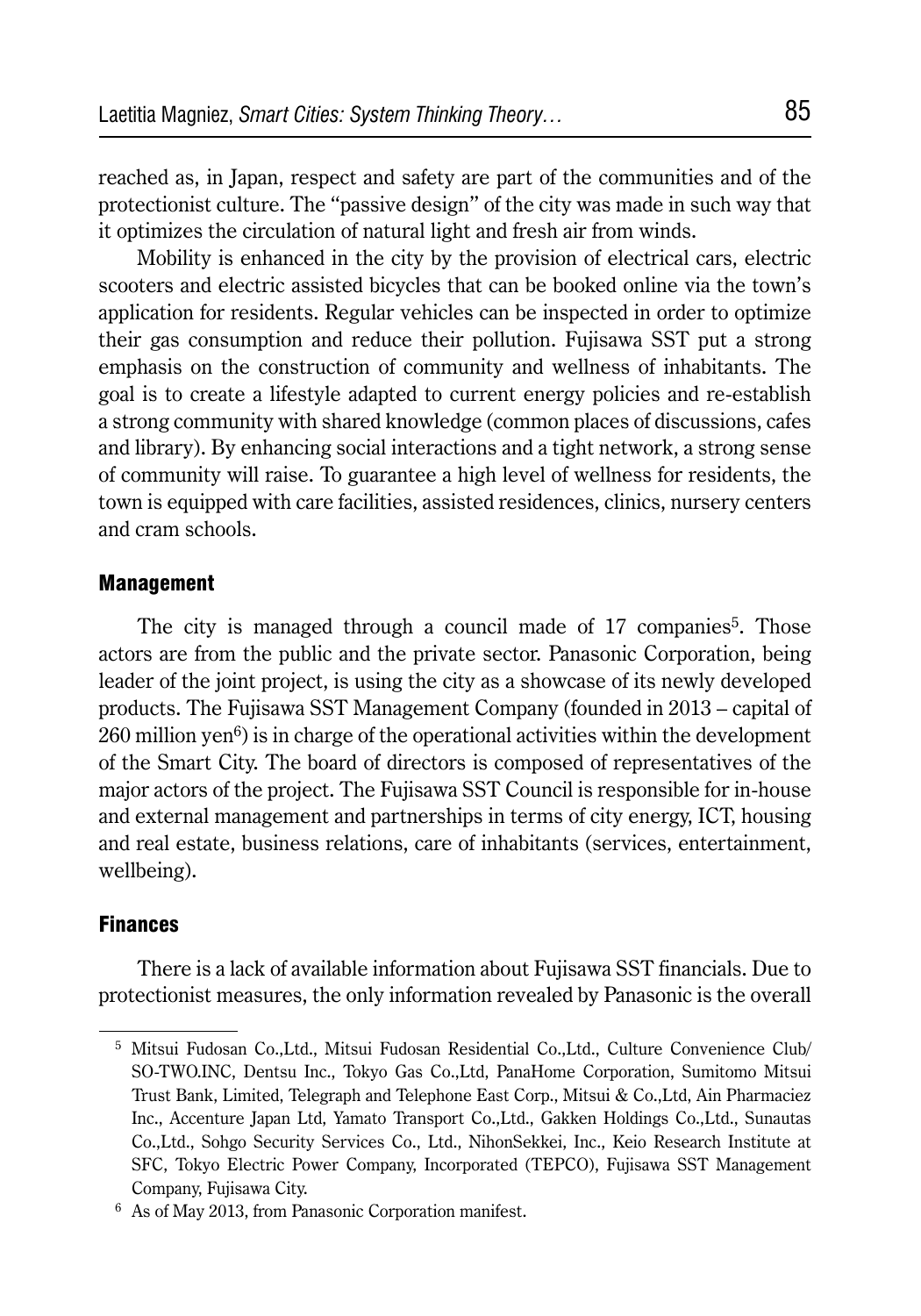cost of the project of 60 billion yens (0.5 billion euros)7. The company Audi gave in its blog the following opinion: "The costs of energy solutions and infrastructure are to amount to only 10% more than those arising in a conventional construction project of this size. The plan is to amortize these additional costs within 10 to 20 years through energy savings in normal operation and state subsidies. The ecological benefit, by contrast, is incalculably great"8.

### Problems

During the field study, one could notice the presence of empty spaces or abandoned sites under construction despite active works on house construction. The activity observed in the city's streets was surprisingly quiet for an early morning. Few persons were present in the public spaces such as coffee shops and library. The access to the monitoring system was restricted, limiting visitors and their time in the room, no pictures allowed. This makes it difficult to identify what ICT were used and in which proportions. The only possible observations concern the important quantity of data collected. Additionally, the closed behavior of the town's representative could also be sensed. Those elements could convey in the restriction of foreign attraction of funds and/or of residents who could sense a lack of transparency.

### Conclusion: A detailed oriented project

Thinking through such dimensional project in terms of utilities and spaces' utilization shows a high commitment from the founding company to adapt to climate change. However, there might be mistaken provisions in terms of appeal for potential residents and for human development. Some criticisms arose in the popular opinion that such city would become a "town of privilege9", a town were purchasing power would insure more resources and security to privileged families The no-disclosure of financial information (price of housing, landscapes investment etc.) is a significant obstacle in terms of future predictions concerning the project, despite the long term plan established by Fujisawa SST Council.

<sup>7</sup> http://rethink-iot.com/2014/12/05/panasonic-led-fujisawa-smart-town-project-enjoys-grandopening-japan/ (7.02.2016).

<sup>8</sup> http://audi-urban-future-initiative.com/blog/smart-city-reloaded (7.02.2016).

<sup>9</sup> http://rethink-iot.com/2014/12/05/panasonic-led-fujisawa-smart-town-project-enjoys-grandopening-japan/ (25.04.2016).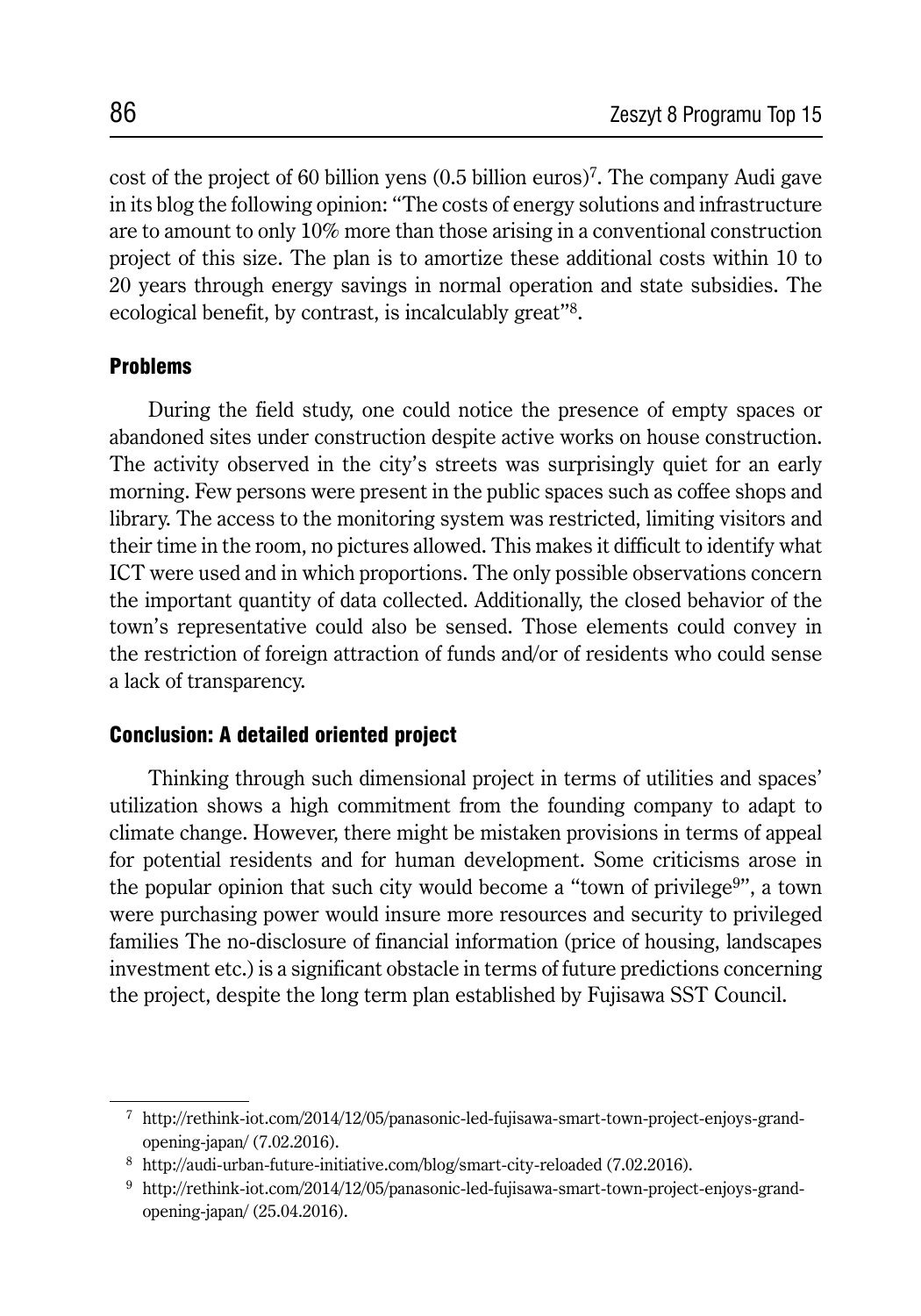### 4.3. Case 2: Vienna – Austria

Vienna is one of the most livable city worldwide. This recognition has been developed over the time by strong investments in infrastructures, energy supply and overall quality of life from the city political figures. In the last decade, the city initiated the "Smart" trend in Europe, by self-developing an applied strategy.

This study was conducted with two bodies: Tina Vienna and the ASCR. Both are strong actors of the Smart City Initiative of Vienna and closely evolve with the Viennese government. The first is a company of Wien Holding Gmbh. For the Smart City Initiative, the Smart City Wien Agency established a Framework Strategy<sup>10</sup>. This document emphasizes the importance of citizens' work-life balance and the relation with it and infrastructure, energy (consumption and saving) and mobility in urban development. The ASCR is a joint-venture company, composed by 5 entities: Siemens, Wien Energy, Wiener Netze, Wien3420 and Vienna Business Agency. It is an official partner of the former and is dedicated to a specific geographic area: the Seestadt Aspern district. It is a rehabilitated district which should be completed by 2028 and should attract 20 000 residents. This is one of the largest expansion projects in Europe, focused on sustaining the energy transition and its decentralized process.

#### Goals

The Smart City Wien Agency is focused on three dimensions: Ressource, Innovation and Quality of Living, all connected by the social dimension and by an emphasis on energy.

The Framework Strategy document is detailing each objective and plan of action on short and long term. Powerfull and legitimate (approved by the government), the document gives guidance and compulsory actions to all actions realized in the city.

Each dimension detalied in sub-objectives: the highest resource preservation possible, including energy efficiency and renewables, energy savings in mobility and the use of Information and Communication Technologies (ICT); the position of being an innovation leader enhanced by research, education and economy; and the top quality of living for citizens, incorporating social inclusion, healthcare and environment.

The ultimate goals of the ASCR are the reduction of CO2 emission and ensuring a failure free supply of energy. Those aims will be attained by two focus: (i) the optimization of urban energy production and consumption by the integration

<sup>10</sup> https://smartcity.wien.gv.at/site/en/initiative/rahmenstrategie (1.03.2016).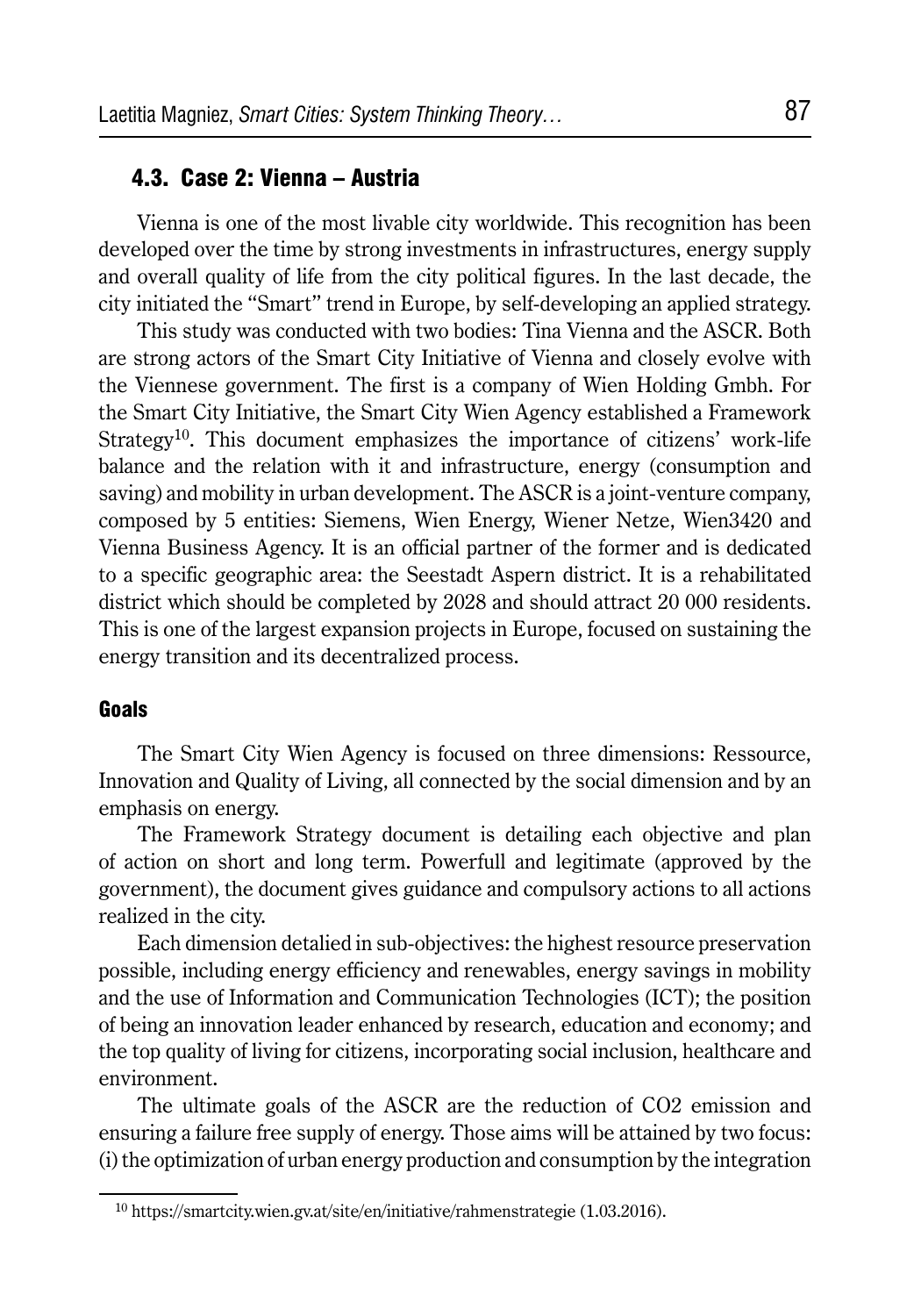of residents and (ii) extended research on energy production, prosumers, storage technologies and locations of all the mentioned above.

The ASCR concentrates on innovative approaches on"building automation systems, using the energy flexibilities of buildings and the energy market in ways that enable residents to cooperate and accept the new systems<sup>"11</sup>. Those developments are possible due to the use of ICT, big data collection and analysis.

#### **Management**

The Smart City Wien Agency has numerous stakeholders which can be gathered in three groups: a leading steering Group (15 persons), a Smart City expert advisory board (5 persons) and a thematic process monitoring – working group (17 persons). Additionally, a project leader, two persons monitoring processes and 96 interview partners and process contributors are involved. Each unit works separately and answer to a hierarchical system.

The ASCR has for stakeholders: Siemens (energy transmission solutions and infrastructure services), Wien Energy (energy supplier), Wiener Netze (power and energies grids operator), Vienna Business Agency and Vienna 3420 (business developers). All participated in the elaboration of the ASCR financially or politically. The management structure is typical of business (MDs, Finance, Infrastructure, Operations and Grants). The core team is composed of stakeholders' representatives defending their own interests. To reach a decision approval, at least two of them have to be interested in the project. For conflict resolution, a case by case method is used and discussions are externalized in the involved companies.

#### **Finance**

Since the Smart City Wien Agency is partially public, numerous funds originate from the city management and the national government. Nevertheless, budgets are not released publically.

The ASCR finances are provided by its stakeholders: Siemens (44% of the total investment), Vienna Energy (30%), Wien Netze (20%), Vienna Business Agency (5%), Wien3420 (1%). A budget of 40 million euros is committed by the partners with a business plan of 5 years.

<sup>11</sup> ASCR folder, p. 15, available at http://www.ascr.at (7.02.2016).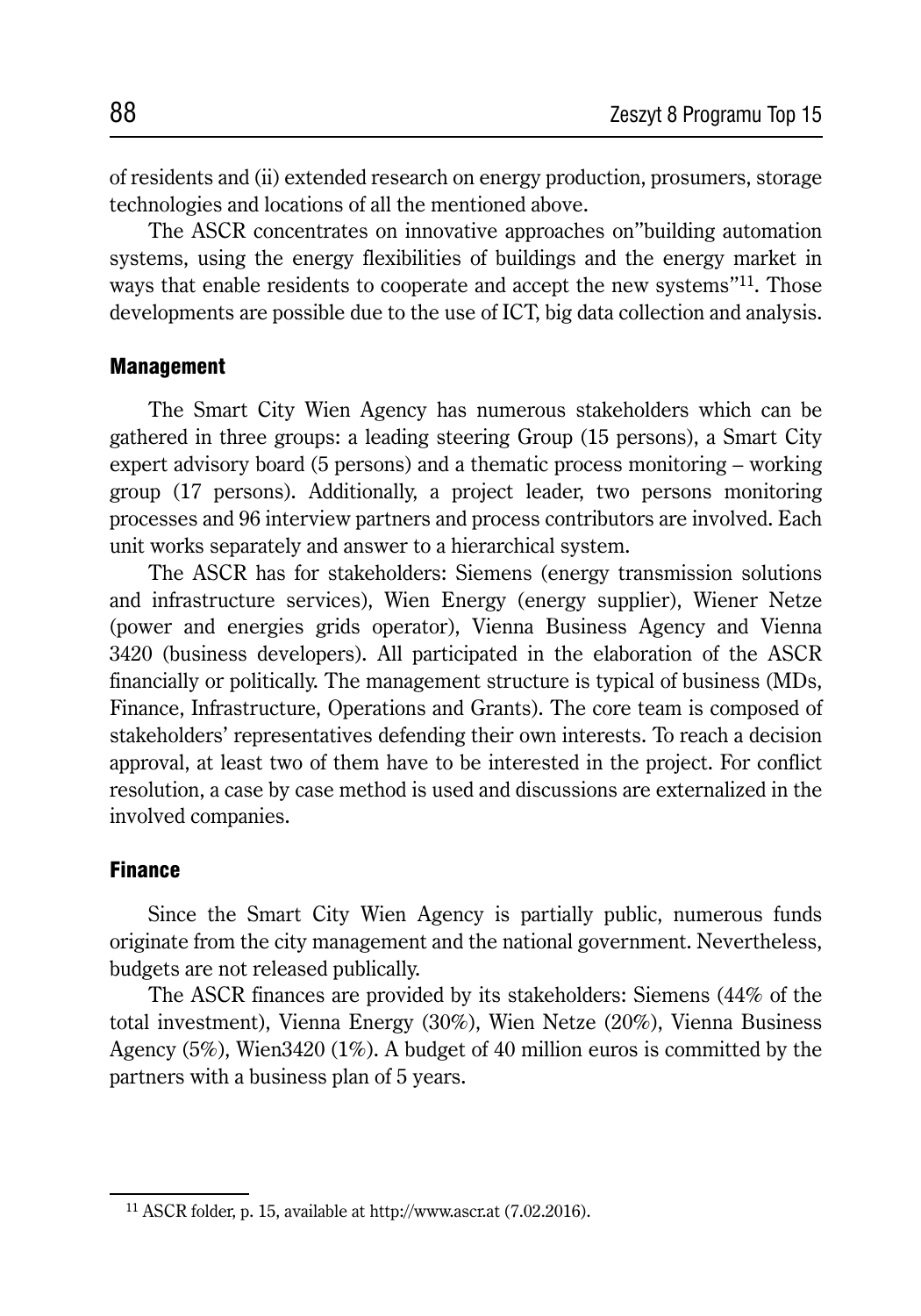### Problems

Problems appear at two different level: the city management and its political inferences and the bodies working on the Smart City Initiative.

Political implications influence every decision made in the city hall, and they directly impact the operational decisions of the bodies. Plus, the complexity of the governemental system makes them numerous anf interrelated.

Consequently, bodies concerned by those decisions have difficulty to reach full cooperation. External ones, such as the ASCR, will also tend to get involved politically in order to obtain a certain support.

The second most important issue face at both level is timing. Long term perspective are necessary to achieve goals of project such as Smart Initiative. For instance, it took few years to build the Framework Strategy and the ASCR is using a learming by doing approach, meaning that experimental phase last long.

A "Big Brother" issue appeared among citizens about the data collected in public spaces and mobiles. A monitoring system was problemactic to be accepted at the beginning, but the recent terrorist events happening in Europe made it more acceptable for inhabitants.

### **Future**

The continuity of the Smart City Initiative will be ensured by the work of many bodies in Vienna.

As for the Smart City Wien Agency, it plans a renewal of its financial contracts; in different measures since variations can appear in purveyor, budget and interests.

As for the ASCR, at the time of the research the company had just closed Q4 2015. The preparatory phase being over, the entity was about to start a baseline phase. Concrete results were not yet to be seen as the research may extend till 2018. The company is also exploring other possibilities such as entering the consulting sector for cities developing Smart City initiatives.

#### Conclusion

Since Vienna is strongly involved in the Smart City Initiative, we studied here two entities developing frameworks, research and concrete actions within the city. However, many multiple bodies are working towards one initiative is unique in terms of governance in this field. The city hall maintains a certain grip over those entities by partially financing them. Vienna intend to be a major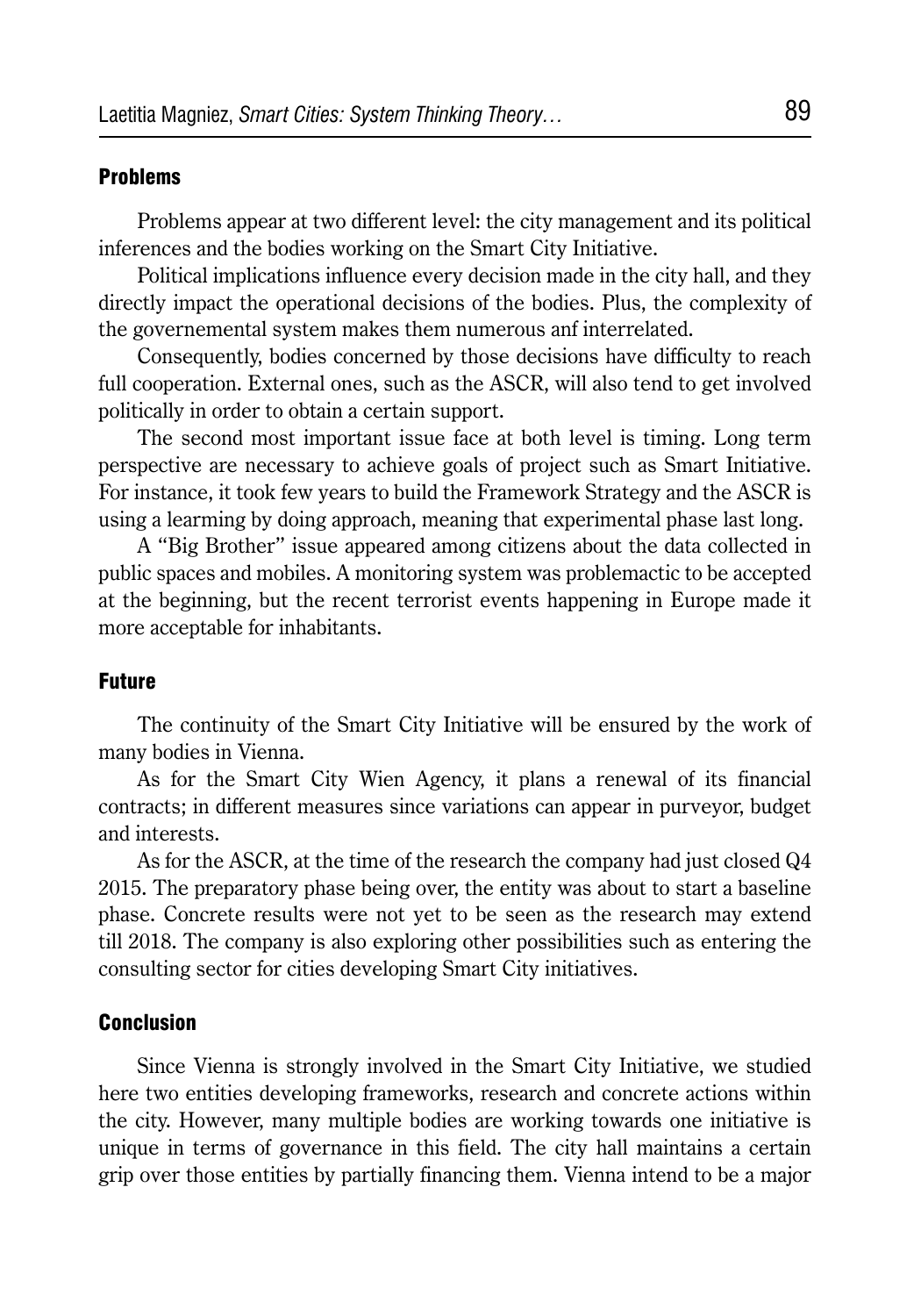European actor in the Smart city field with its ecosystem being a model for Smart Cities worldwide.

## 5. Discussion

In order to compare the two Smart Cities, we established a list of criteria from the theories of Angelidou (2009 and 2015) and of Shelton, Zook and Wiig (2014) mentioned in the literature review. We add some other points of comparison such as the image, the main reason of implementation, the transparency, the recognition of the quality of life, the security dimension, the order of priorities, the eternal influences, the possible replication of the model, the undeclared intentions and the inhabitants housing access. Many differences are present, especially in terms of management, financing, transparency and intentions (see Table 2).

| Criteria                                    | <b>Fujisawa SST</b>                                                                         | <b>Vienna</b>                                                                              |  |
|---------------------------------------------|---------------------------------------------------------------------------------------------|--------------------------------------------------------------------------------------------|--|
| National/Local                              | Local                                                                                       | Local                                                                                      |  |
| New/existing                                | <b>New</b>                                                                                  | Existing                                                                                   |  |
| Hard/soft focus                             | $Hard + soft$                                                                               | Soft $(+hard)$                                                                             |  |
| Economic sector/<br>geographically<br>based | Geographically based                                                                        | Geographically based                                                                       |  |
| Funding origins                             | Mostly form private funds                                                                   | From public institutions                                                                   |  |
| Management                                  | Close, Japanese with a leading<br>organization                                              | Open as an external agency working<br>closely with governmental bodies                     |  |
| Shareholders                                | Private                                                                                     | Public $+$ private                                                                         |  |
| Transparency                                | Very opaque                                                                                 | Transparency                                                                               |  |
| Image                                       | Good reputation in Japan, small<br>worldwide reach. Perceived<br>as a showcase of Panasonic | Known worldwide for certain<br>dimensions such as quality of life                          |  |
| Reason<br>of implementation                 | Climate change and natural<br>disasters, historical influencers                             | Reputation and care of inhabitants,<br>cultural influence                                  |  |
| Quality of life                             | No information                                                                              | Highly recognize worldwide                                                                 |  |
| Security                                    | One of the first priority                                                                   | Included in the dimensions                                                                 |  |
| Priorities order                            | According to the environment,<br>regulated by the conglomerate                              | Organized by the framework<br>strategy, guided by the European<br>requirements and advises |  |
| External<br>influences                      | Olympic games 2020: Strong<br>influence factor of development                               | Maintain reputation and staying<br>a model for European cities                             |  |

Table 2. Points of comparison of Smart Cities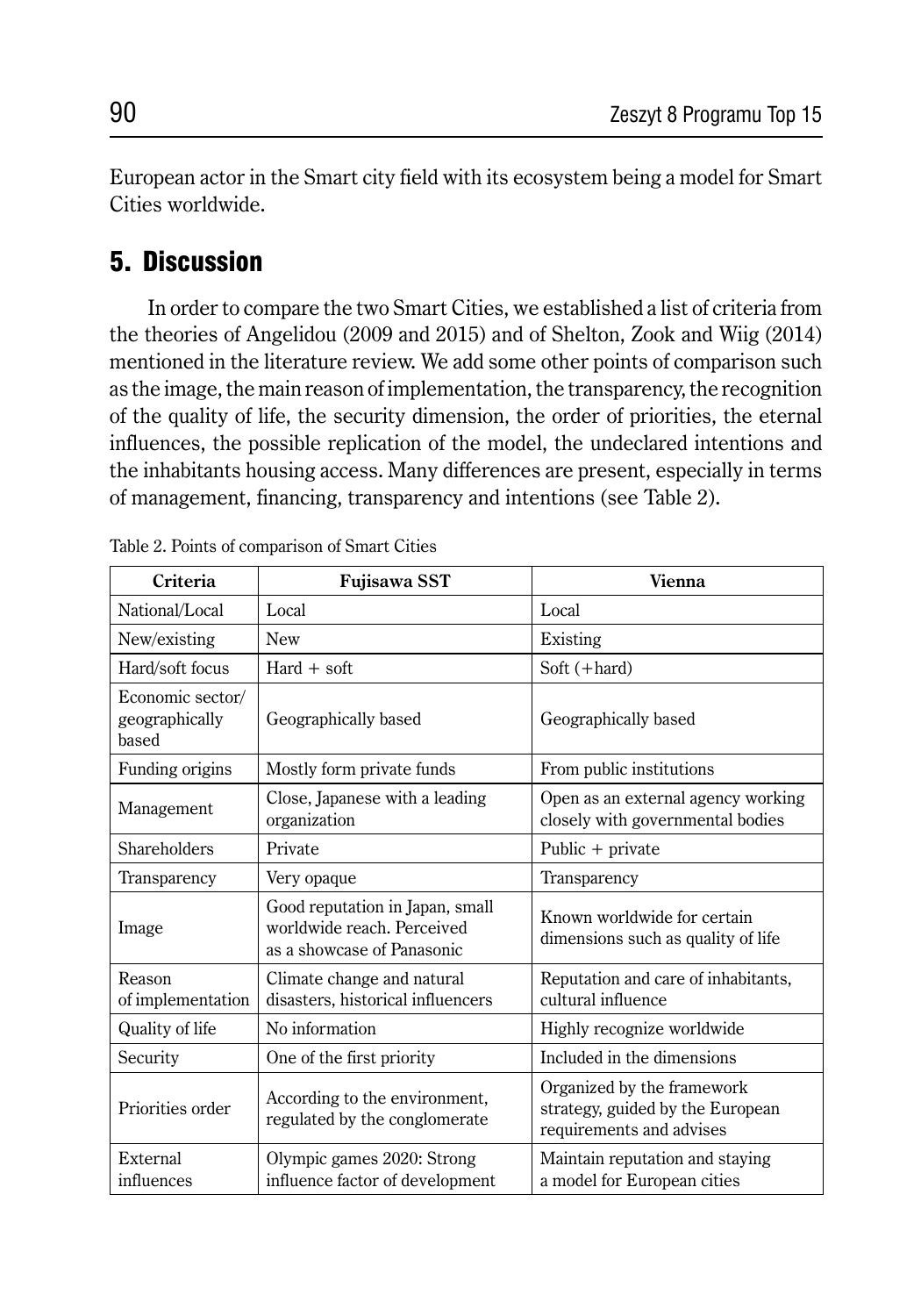| Criteria                 | Fujisawa SST                                                                        | Vienna                                                                       |
|--------------------------|-------------------------------------------------------------------------------------|------------------------------------------------------------------------------|
| Replication              | In japan and in Denver                                                              | No direct replica, more being like<br>a model                                |
| Undeclared<br>intentions | Revitalize local and commercialize<br>global the technology                         | Attract best minds and investors<br>in Austria                               |
| Inhabitants<br>housing   | Pay for the house and the services.<br>Might be perceived as a town of<br>privilege | Pay regular cost of living like in any<br>city and benefit of public actions |

Source: own elaboration.

By analogy, we wish to determine the nature of the two Smart City following on the open /close dichotomy discussed by Bertalanffy (1950).

In a Smart City system, the Energy may be associated with people and the Matter with people knowledge, technic and technologies. As one can see in the Figure 2, for Vienna, the flow is present between both people knowledge, technic, technologies and people and the environment. Therefore, Vienna is an open system. However, Fujisawa SST has a flow of people but knowledge, technics and technologies are not coming in since they are provided inside the system. Consequently, the Japanese Smart City can be qualified as a closed system. Their boundaries are mostly geographical: the limits of the two cities.

Figure 2. Vienna and Fujisawa SST analogy based on the Open system vs. Closed System from Bertalanffy's description



Source: own elaboration**.**

In the following table, we analyze if the Smart City studied can be considered as systems (see Table 3).

First we look at the characteristics and their specific arrangement. Both Smart Cities contain the necessary elements to be described as such and align with the system conditions of specific arrangement. They both have purposes in larger perspectives and are able to adjust and fluctuate over time. Both also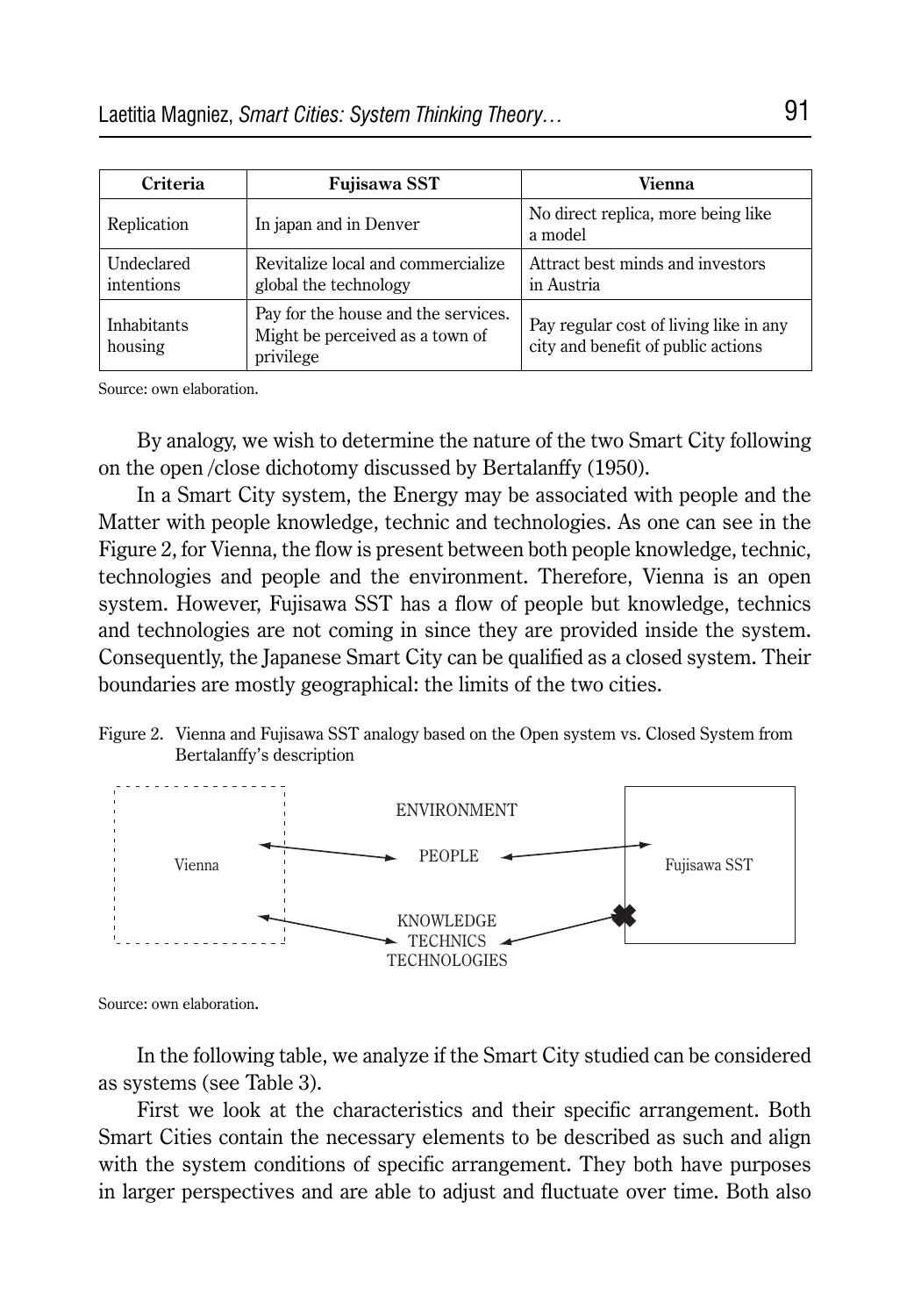include systems of feedbacks. In terms of complex system specificities and thanks to feedbacks, the two Smart Cities stabilize themselves overtime. Additionally, they fit inner and larger purposes by partially influencing their inner and outer environments. Ultimately, both have replicas: Fujisawa SST is replicated in Japan and in Denver; but Vienna has indirect replicas since the city serve more as a model.

Conclusively, Smart Cities fit the characteristics of systems and can therefore be analyzed with System Thinking Theory.

| System<br><b>Characteristics</b>                      | <b>Smart City characteristics</b>                                                                                                                                                                                                                                                                                                                                       | <b>Fujisawa SST</b>                                                                                                                              | <b>Vienna</b>                                                                                                                                                |
|-------------------------------------------------------|-------------------------------------------------------------------------------------------------------------------------------------------------------------------------------------------------------------------------------------------------------------------------------------------------------------------------------------------------------------------------|--------------------------------------------------------------------------------------------------------------------------------------------------|--------------------------------------------------------------------------------------------------------------------------------------------------------------|
| All components<br>present to have<br>a working system | Important dimensions are present<br>(energy, mobility, community,<br>wellness) as well as key<br>stakeholders. Global and local<br>environment to interact with                                                                                                                                                                                                         | Presence<br>of dimensions:<br>community, wellness,<br>security, energy,<br>resources; various<br>stakeholders and<br>environments                | Presence of dimensions:<br>community, wellness,<br>mobility, resources;<br>and various stakeholders<br>and environments                                      |
| Specific<br>arrangement                               | Arrangement to influence<br>positively one or more dimensions,<br>carefully planned and executed<br>with specific purposes                                                                                                                                                                                                                                              | Clear organization<br>of the goal                                                                                                                | Framework strategy<br>established to organize<br>goals                                                                                                       |
| Purpose in the<br>larger system                       | Intended to help solving worldwide<br>issues, by local actions.<br>Non-addable and indivisible<br>since each and every Smart City<br>has its own characteristics and<br>specificities.                                                                                                                                                                                  | Intended to adapt to<br>climate change and<br>risks of natural disaster<br>in a more sustainable<br>environment. Non-<br>addable and indivisible | Intended to create a high<br>quality environment for<br>citizens and to be<br>a model in Europe.<br>Non-addable<br>and indivisible                           |
| Fluctuate<br>and adjust                               | Smart Cities need to be flexible,<br>to evolve over time to its<br>environment and to the new<br>innovative technics and ideas that<br>are developed, it is<br>a "learning by doing" process                                                                                                                                                                            | Used as a showcase<br>for new technologies;<br>evolving with time and<br>has plans for the future                                                | Framework strategy<br>includes short term<br>planning and long term<br>planning to allow<br>a maximal flexibility                                            |
| Feedback                                              | A Smart City needs the feedback<br>of its citizens but also the feedback<br>from its environment, from its<br>philosophy and so on. Feedback<br>and flow of information is another<br>key feature of a functioning Smart<br>City. It has internal and external<br>feedback process, which can come<br>from various sources and influence<br>plenty of other components. | Focus groups within<br>inhabitants, information<br>from other districts<br>nearby and from<br>shareholders                                       | Forums and workshops<br>arranged for citizens and<br>worldwide professionals to<br>earn feedback. Exchange<br>of information with other<br>cities in Europe. |

Table 3. Comparison of System and Smart City Characteristics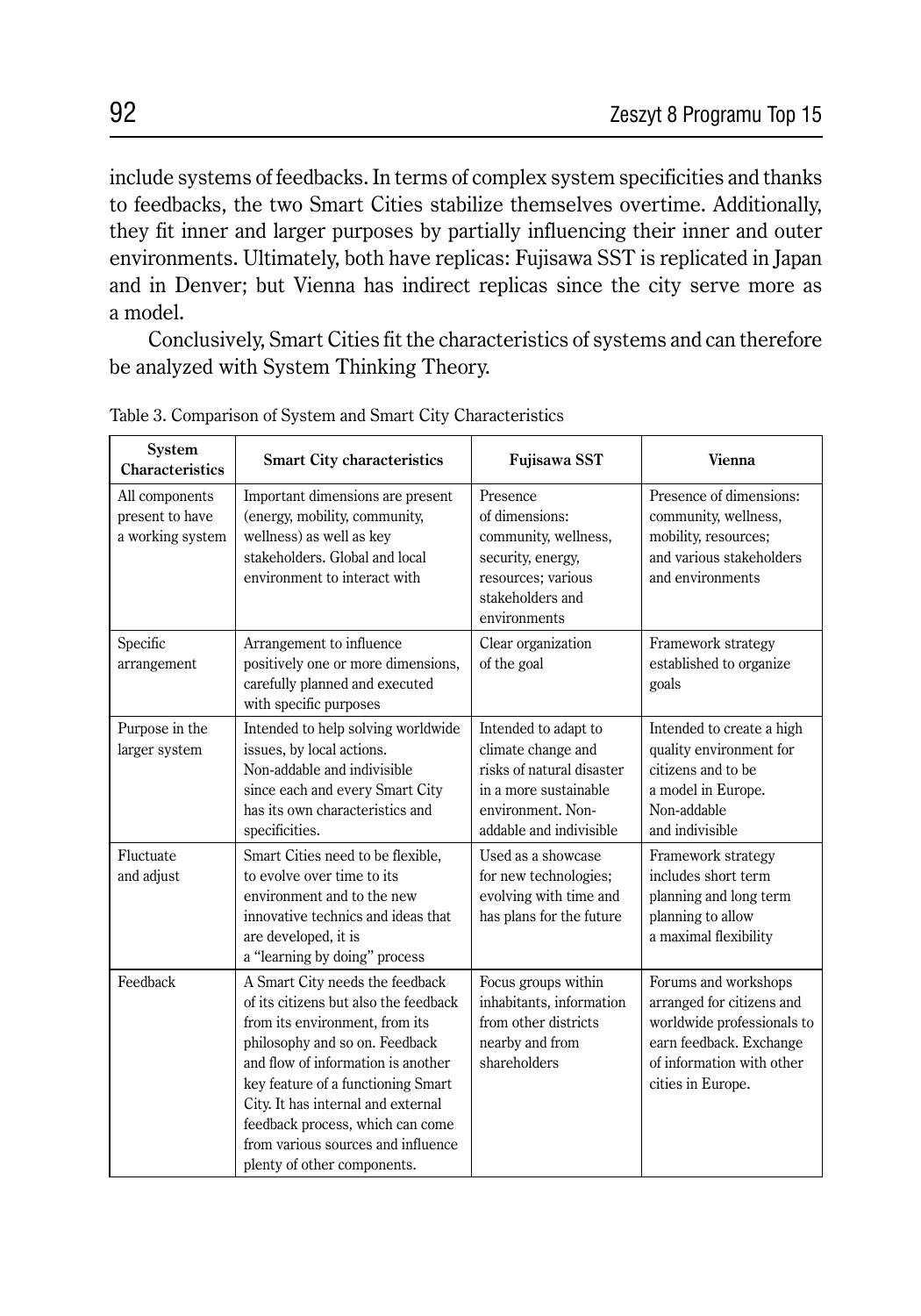| System<br>Characteristics                                                                 | <b>Smart City characteristics</b>                                                                                                                                                                                                                                                                                                                                         | <b>Fujisawa SST</b>                                                                                                                                                                                                               | Vienna                                                                                                                                                                                                                                   |
|-------------------------------------------------------------------------------------------|---------------------------------------------------------------------------------------------------------------------------------------------------------------------------------------------------------------------------------------------------------------------------------------------------------------------------------------------------------------------------|-----------------------------------------------------------------------------------------------------------------------------------------------------------------------------------------------------------------------------------|------------------------------------------------------------------------------------------------------------------------------------------------------------------------------------------------------------------------------------------|
| Self-stabilizing                                                                          | the number of components<br>is extremely high and the main idea<br>will be reached even if some<br>of those components (projects<br>or dimensions) do not perform.                                                                                                                                                                                                        | Seems to be stabilized<br>despite the stopped<br>construction on the land                                                                                                                                                         | Learning by doing process<br>in the whole initiatives<br>which stabilized over time                                                                                                                                                      |
| Purposeful                                                                                | the achievement of the goal of<br>a complex system is reinforced<br>by certain flows of actions<br>between components. Paths or<br>consequences can be opposite but<br>overtime will balance themselves.<br>Smart Cities have some process<br>to reinforce their course of actions<br>and effects. Incentives are given<br>to cities hosting the projects for<br>example. | Has a clear purpose<br>and established goals<br>in short and long terms.<br>The objective is to avoid<br>conflict and draw<br>a global direction.<br>Supported by the<br>government, with<br>a loop of information and<br>actions | Clear and separated goals<br>stated in the framework<br>strategy. Constant<br>implementation of new<br>goals and evolution<br>of the structure.                                                                                          |
| Influence<br>over environment                                                             | Smart Cities are not only<br>interacting with their environment<br>but are actually changing it in<br>tangible and intangible manners<br>(actions on the ground and change)<br>of mindsets).                                                                                                                                                                              | Had transformed its<br>environment and will<br>supply neighborhoods<br>in case of climate crisis.<br>Is trying to achieve<br>a pollution reduction<br>and a decrease of energy<br>consumption at its scale                        | As a capital, the footprint<br>on the environment of the<br>city is high. A reduction<br>in energy consumption<br>and an increase of green<br>energy production and<br>consumption is having<br>a beneficial on the close<br>environment |
| Capable<br>of replicating,<br>maintaining,<br>repairing<br>and reorganizing<br>themselves | The initiative is worldwide but<br>requires local adaptation in every<br>case. This adaptation can be<br>minimal or radically different                                                                                                                                                                                                                                   | Is already replicating<br>in Japan and in Denver.<br>No information can be<br>found yet regarding<br>its maintenance and<br>capacity<br>of reorganization                                                                         | By its sharing information<br>process, Vienna is<br>replicating since the city<br>exchange its experience<br>and knowledge with other<br>cities in Europe                                                                                |

Source: own elaboration.

It is important to highlight some of the criticisms and concerns about Smart Cities in general.

The first concern regards the level of monitoring and data collection. Hollis (2013) warns: "Like Google, they'll have enough data not to have to ask you what you want." It is therefore necessary to educate and discuss this ethical point with inhabitants. Due to the lack of precedent and theoretical background, it remains difficult to fully see interdisciplinary relations and to build priorities without being biased by previous city management ways. The possible conflicts of interests and political interferences in the development of a Smart City is the last criticism raised. This brings controversy to the fundamental idea of establishing Smart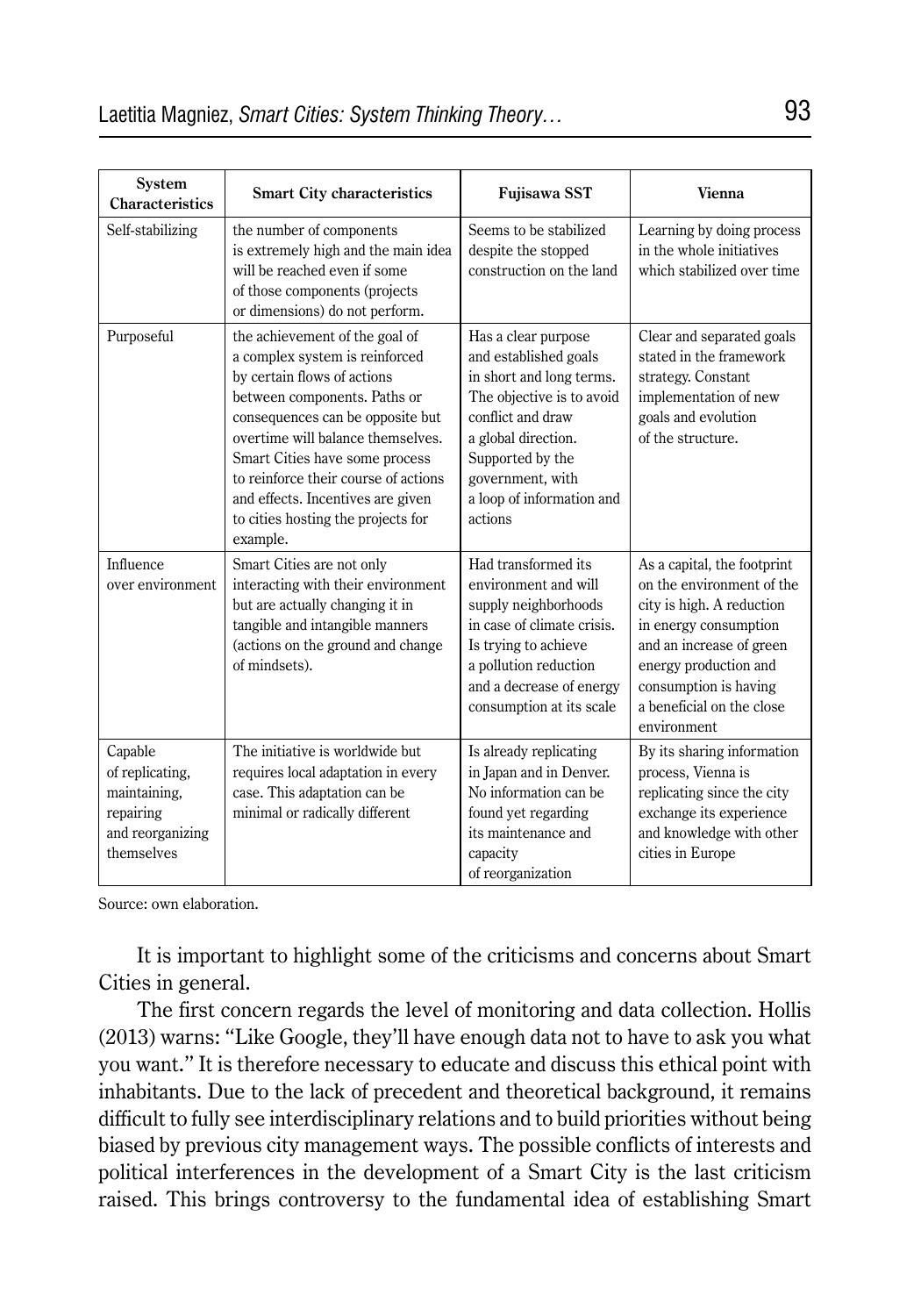City and might harm public's opinion. Vienna is an example of such challenging situation.

## 6. Conclusion

Facing the challenge of our evolution, we need to develop practical solutions concerning urbanized areas. Those zones are the most subjected to suffer from fast urbanization and climate change.

This study showed that some cities worldwide acknowledge the current situation issues and decided to dedicate parts of their agenda to counter negative impacts and enhance green growth: Smart Cities.

Smart Cities are complex systems which require a certain amount of elements such as time, financing and clear organization. Those components are necessary to develop functioning systems such as Fujisawa SST or Vienna. These two cities are distinctive examples of the Smart City Initiative progress happening this decade. Despite being developed in very different geopolitical environment and culture, they regroup all the necessary characteristics of a system but differ in structure and organization. However, they evolve toward the same goal building an urban area that is adapted to our current environment, flexible and scalable, habitants friendly and green.

Further, one would be able to identify Smart Cities as Systems using System Thinking Theory, therefore developing a pattern of categorization.

## **Bibliography**

Anderson, V. and Johnson, L. (1997). *Systems thinking basics*. Cambridge, Mass.: Pegasus Communications.

Angelidou, M. (2015), Smart Cities: A conjuncture of four forces. *Cities*, *47*: 95–106.

Angelidou, M. (2014). Smart City policies: A spatial approach. *Cities*, *41*, S3–S11.

- Angelidou, M., Gountaras, N. and Tarani, P. (2012). Engaging digital services for the creation of urban knowledge ecosystems: The case of Thermi, Greece. *International Journal of Knowledge-Based Development*, *3*(4): 331–350.
- Bélissent, J. (2010). *Getting clever about Smart Cities: New opportunities require new business models*. Forrester for Vendor Strategy Professionals: Forrester.
- Ben Letaifa, S. (2015). How to strategize Smart Cities: Revealing the SMART model. *Journal of Business Research*, *68*(7): 1414–1419.

Bertalanffy, L. von (1969). *General System Theory*. New York: George Braziller

Bertalanffy, L. (1955). General Systems Theory. *Main Currents in Modern Thought*, *11*: 75–83.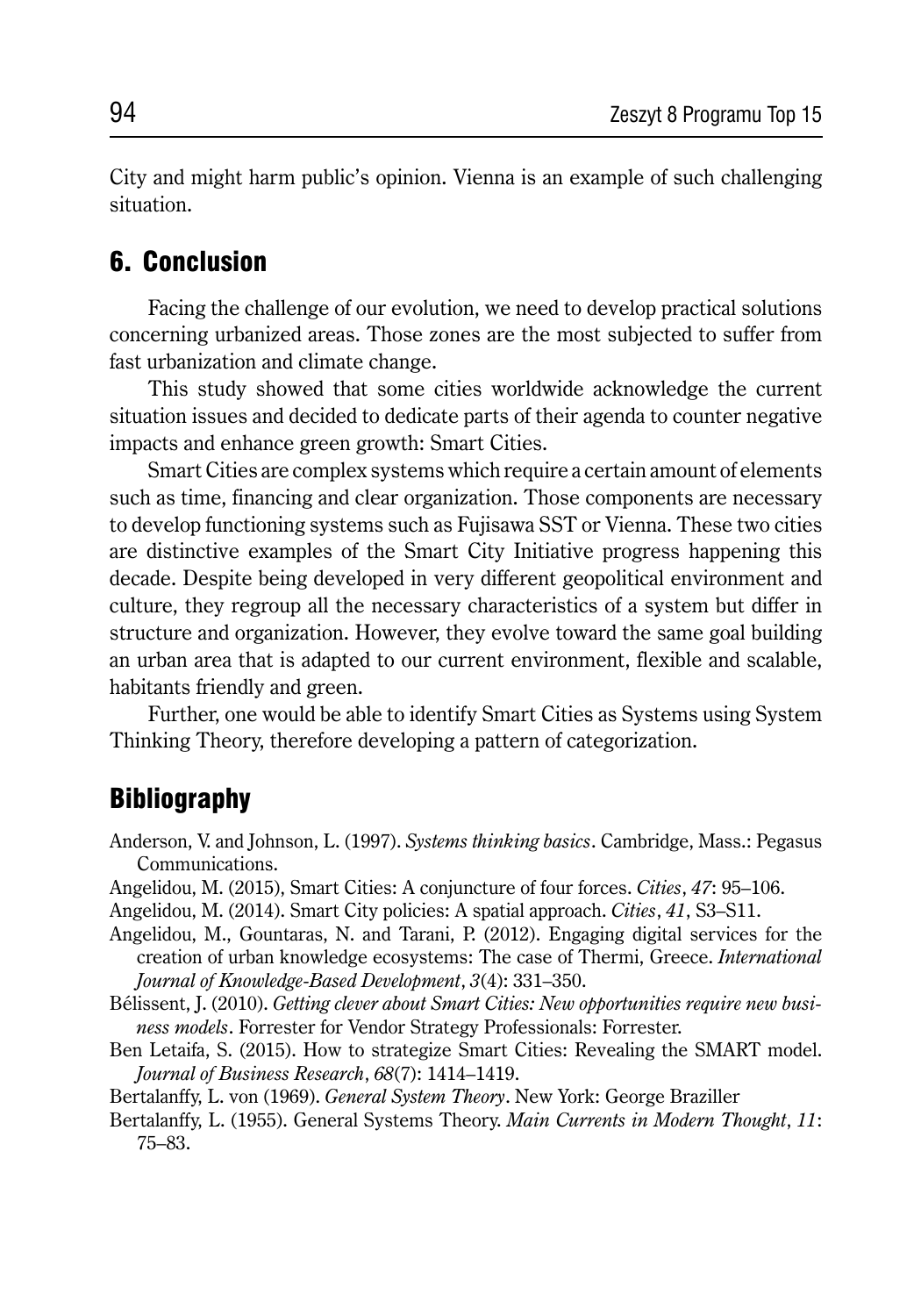- Fairfield, J.D. (1994). The Scientific Management of Urban Space: Professional City Planning and the Legacy of Progressive Reform. *Journal of Urban History*, *20*(2): 179–204.
- Ford, G. (1913). The City Scientific. *Engineering Record*, *67*: 551–552.
- Glaeser, E.L. (2011). *Triumph of the City: How Our Greatest Invention Makes Us Richer, Smarter, Greener, Healthier, and Happier*. Penguin Press.
- Herriott, R.E. i Firestone, W.A. (1983). Multisite qualitative policy research: Optimizing description and generalizability. *Educational Researcher*, *12*: 14–19.
- Hollands, R.G. (2008). Will the real Smart City please stand up? *City*, *12*(3): 303–320, http://dx.doi.org/10.1080/13604810802479126.
- Hollis, L. (2013). *Cities are good for you*. Bloomsbury Press.
- Hummelbrunner, R. (2007). *Process Monitoring of Impacts: Applied study for the European Territorial Cooperation Programs*. Vienna: INTERACT, http://www.interact-eu.net/ interact\_studies/63
- Kozminski, A.K. (1979). *Analiza systemowa organizacji*. Warszawa: PWE.
- Jackson, M. (2003). *Systems thinking*. Chichester, West Sussex, England: Wiley.
- *Le dessous des cartes* (2012). Géographie Des Transports Mondiaux.
- Luque-Ayala, A. and Marvin, S. (2015). Developing a critical understanding of smart urbanism? *Urban Studies*, *52*(12): 2105–2116.
- Ramage, M. and Shipp, K. (2009). *Systems thinkers*. Dordrecht: Springer.
- Ratti, C. and Townsend, A. (2011). Harnessing residents' electronic devices will yield truly Smart Cities. *Scientific American*, 16 August 2011, http:// www.scientificamerican.com/article.cfm?id=the-social-nexus
- Schultz, S.K. and McShane, C. (1978). To Engineer the Metropolis: Sewers, Sanitation, and City Planning in Late-Nineteenth-Century America. *The Journal of American History*, *65*(2): 389–411.
- Shelton, T., Zook, M. and Wiig, A. (2014). The 'actually existing Smart City. *Cambridge Journal of Regions, Economy and Society*, *8*(1): 13–25.
- Vanolo, A. (2013). Smartmentality: The Smart City as Disciplinary Strategy. *Urban Studies*, *51*(5): 883–898.
- Weitzman, M. (2009). On Modeling and Interpreting the Economics of Catastrophic Climate Change. *Review of Economics and Statistics*, *91*(1): 1–19.
- Williams, B. and Hummelbrunner, R. (2010). *Systems Concepts in Action*. Palo Alto: Stanford University Press.

Woodside, A. (2010). *Case study research*. Bingley: Emerald Group Pub.

Yin, R. (2003). *Case study research*. Thousand Oaks, Calif.: Sage Publications.

#### **Websites**

http://audi-urban-future-initiative.com/blog/smart-city-reloaded

http://www.ascr.at

http://www.energyandcapital.com/articles/panasonics-japanese-smart-town/3485 http://fujisawasst.com

http://www.ibm.com/smarterplanet/us/en/smarter\_cities/overview/